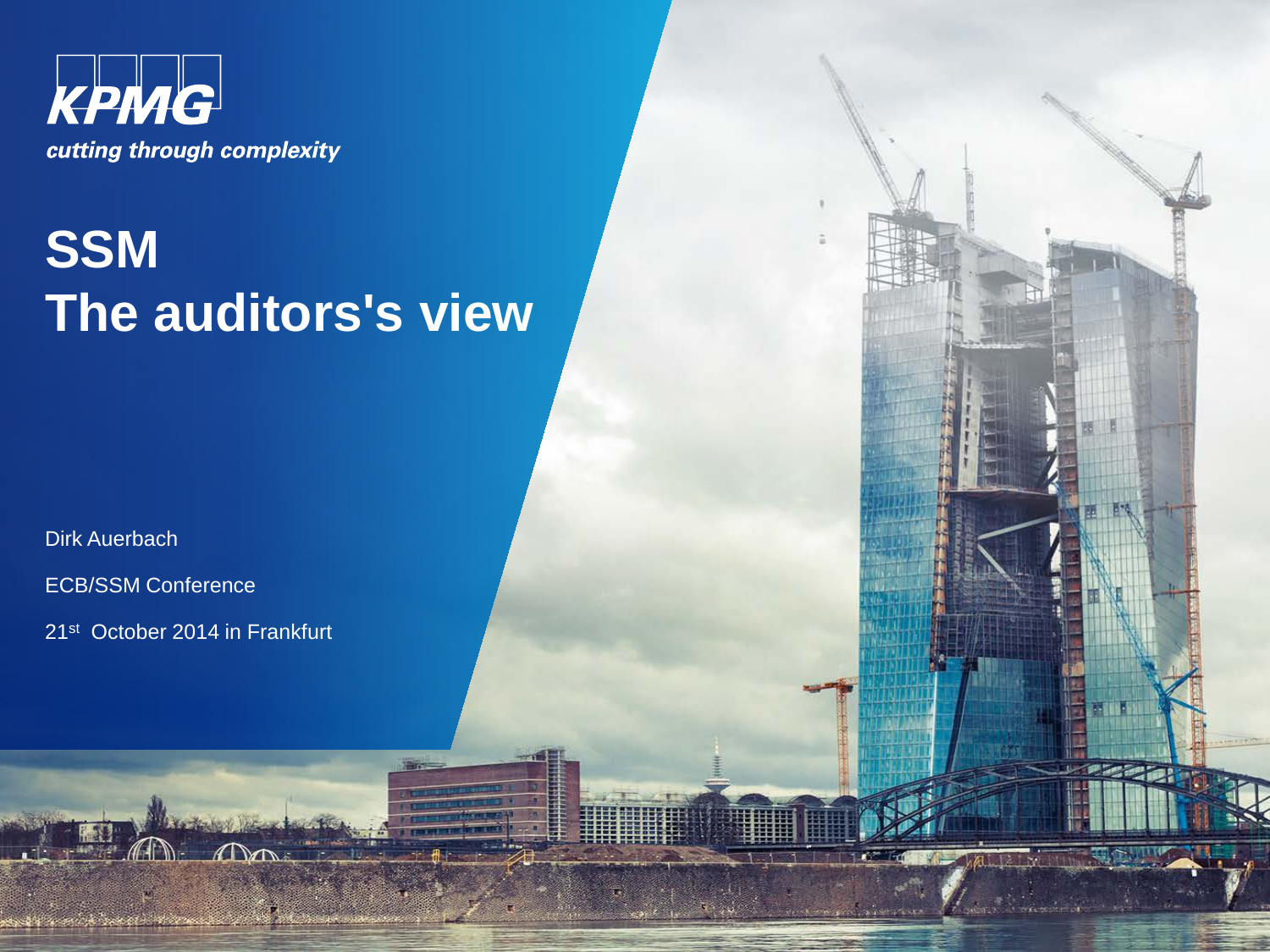

# **01 How the SSM functions**

## **02 What we tell our clients...**

## **03 The auditor's view**

© 2014 KPMG AG Wirtschaftsprüfungsgesellschaft, a member firm of the KPMG network of independent member firms affiliated with KPMG International Cooperative ("KPMG International"), a Swiss entity. All 1 rights reserved.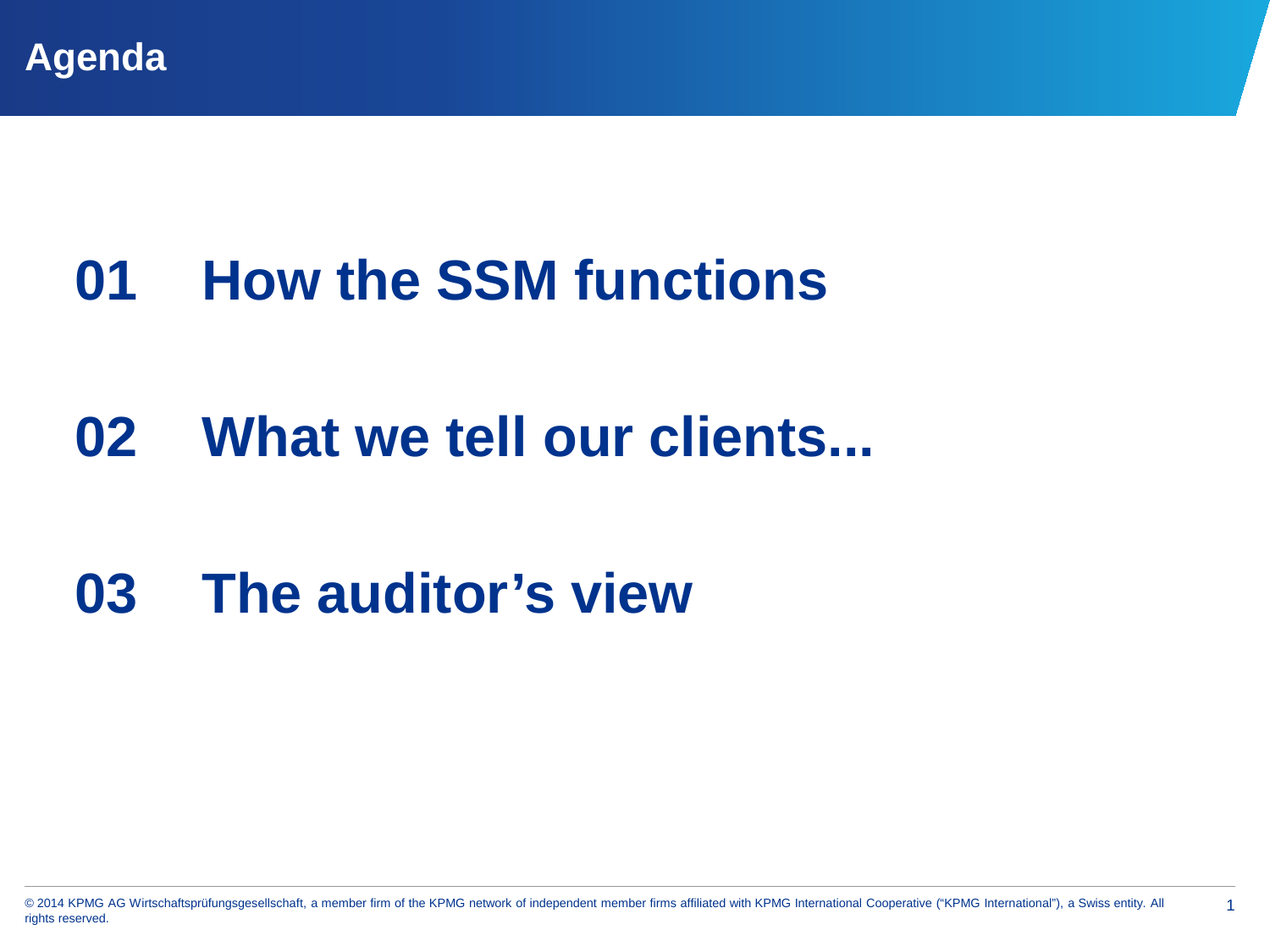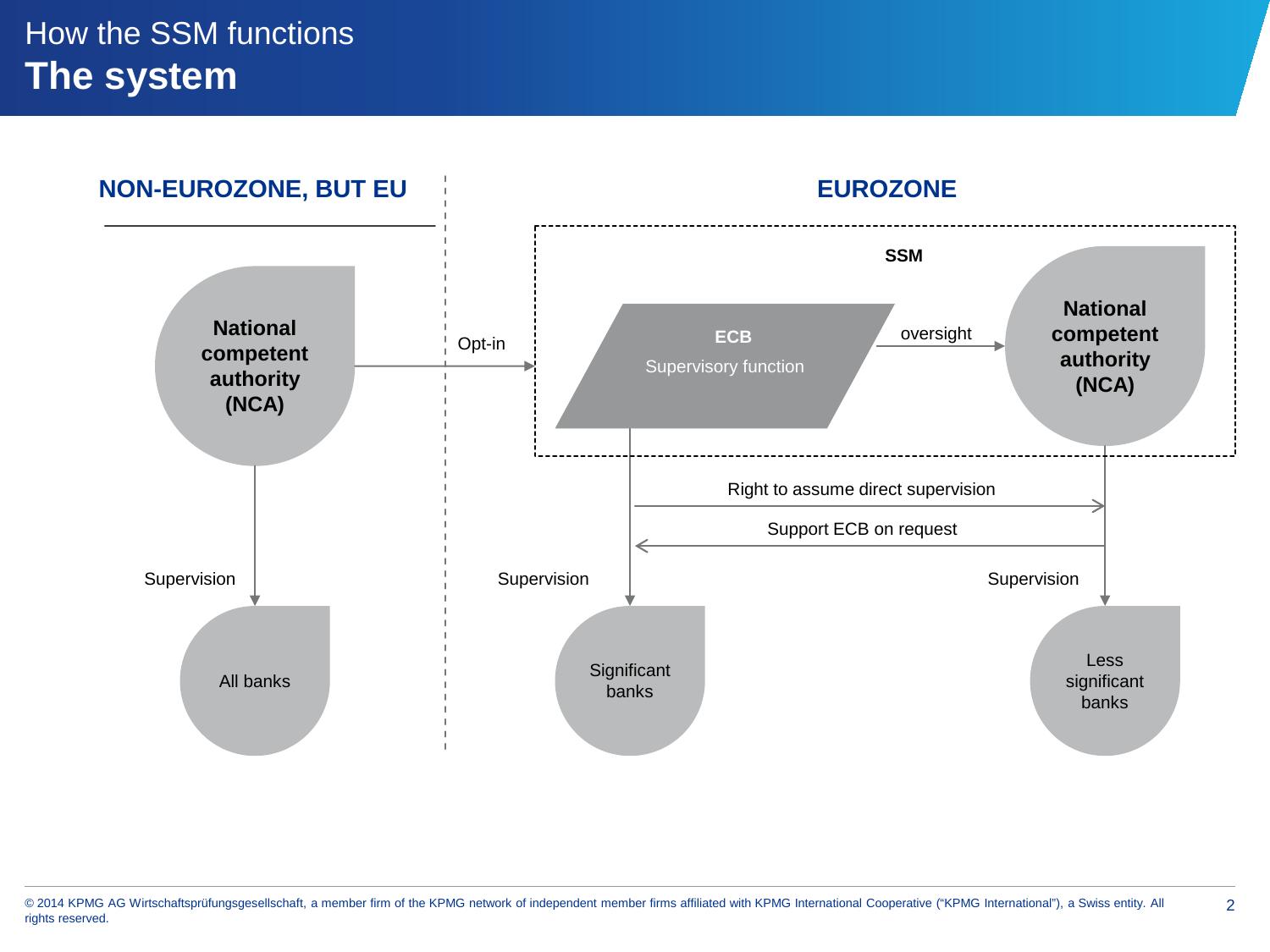**The regulatory manual of the ECB will presumably be a mix of supervisory practices of all participating countries, in addition to new ideas and approaches set by the ECB.**

**These will be standards applied by the JSTs. BUT Standards will also extend to the NCA and their supervision of non-significant institutions as they are overseen by the ECB**

**Consequences** 

- 1. The regulatory approach of the ECB is new to the NCAs as well as the supervised institutions
- 2. Well-know methodologies and processes will change: e.g. ICAAP and ILAAP

| EBA will also publish a supervisory manual.<br>A comparison recommended between manuals, approaches and practices of | <b>EZB</b> | 长          |
|----------------------------------------------------------------------------------------------------------------------|------------|------------|
|                                                                                                                      | <b>EBA</b> | <b>EBA</b> |
|                                                                                                                      | <b>NCA</b> | BaFin      |
| Will avoid suprises during audits                                                                                    |            |            |
| Reduces risk of additional capital requirements due to pillar 2- rules                                               |            |            |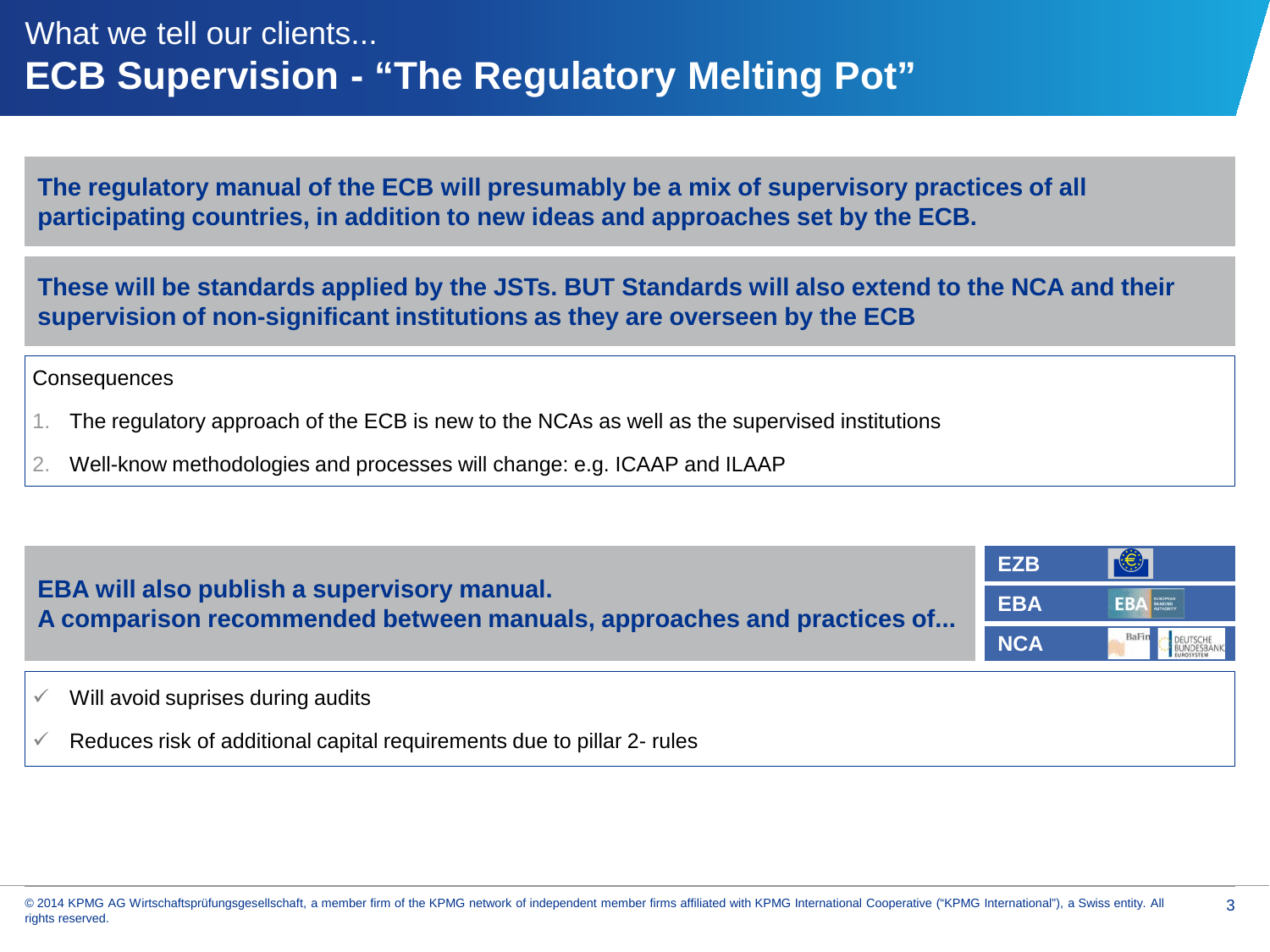### What we tell our clients... **Get the ECB's understanding**

#### **Every institution has a history of ongoing and concluded engagement proceedings with the regulators. In addition, national and european regulators have the right to apply optional rules.**

 It is recommended to put together a comprehensive overview and review of all agreements with the regulator, ongoing proceedings, options excercised, permissions, findings from special audits, investigation, etc.

### **Art. 97f CRD IV or rather § 6b KWG put a supervisory focus on certain topics: e.g. business models, risk bearing capacity, stress testing, prudent valuation, etc.**

 $\checkmark$  Institutions should draft and maintain explicit resolutions and documentation regarding these topics.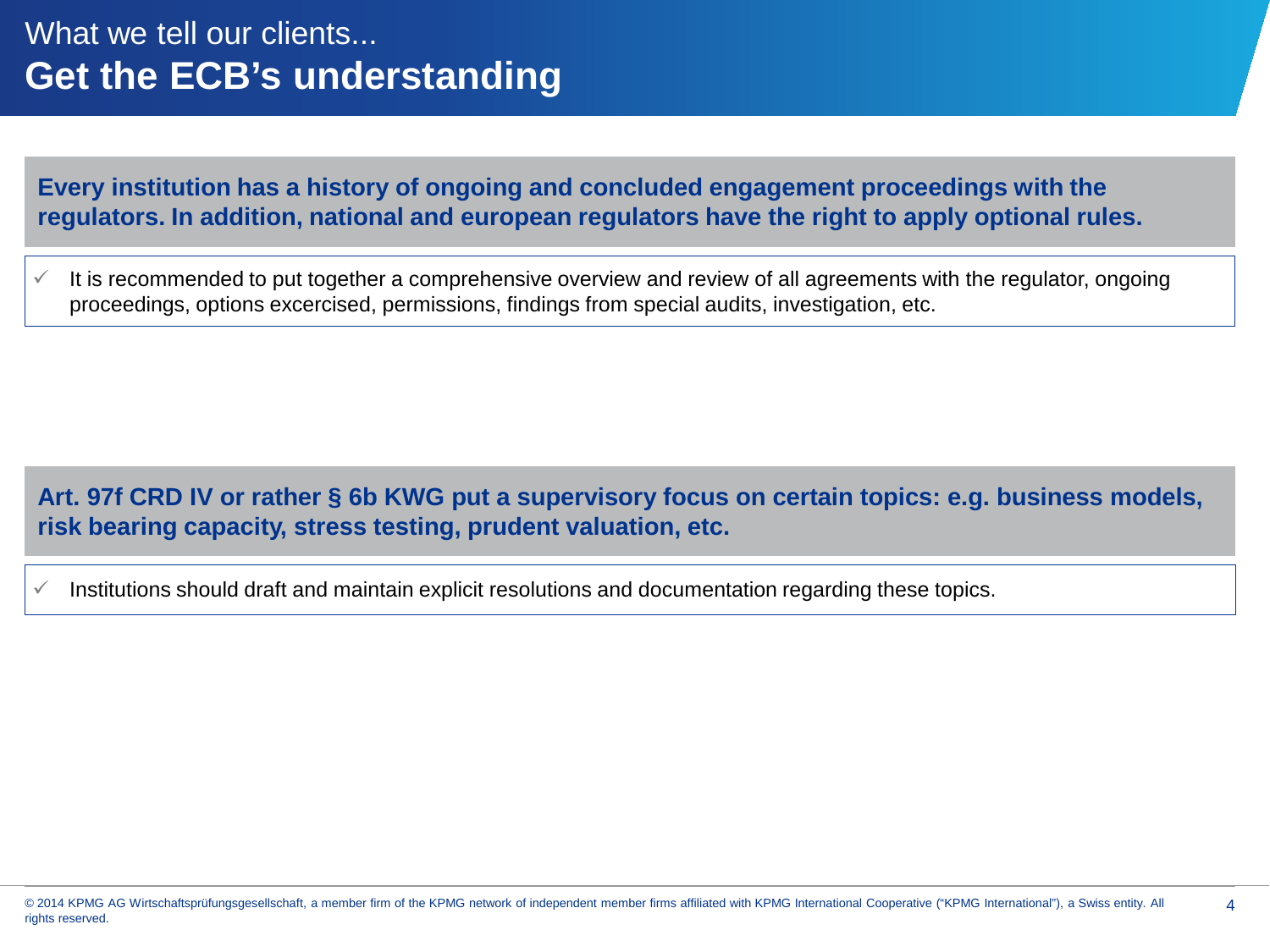#### **Supervision is conducted in form of Joint Supervisory Teams (JSTs)**

- Some JST-team members (also head of JST) work for the ECB and are supported by the national authorities.
- Adequate human resources and potential reputational risk will lead to intensive supervision.
- This may lead to: tight schedules, increasing number of requests and audits.

#### **Goals: "be ahead of the curve" – early identification of threats**

- This will lead to an increasing number of requests also in terms of the amount of data.
- The ECB will require harmonzied data: Option for regulators in Art. 99 CRR to require FINREP reporting by bank which use IFRS-Data to report COREP.
- e.g. SPE 3 (Supervisory Pilot Exercise 3), Stresstesting data exercise.
- $\checkmark$  ECB-supervised institutions are considering an overhauls of their IT-platforms and the set up of a centralized engagement platform with the ECB.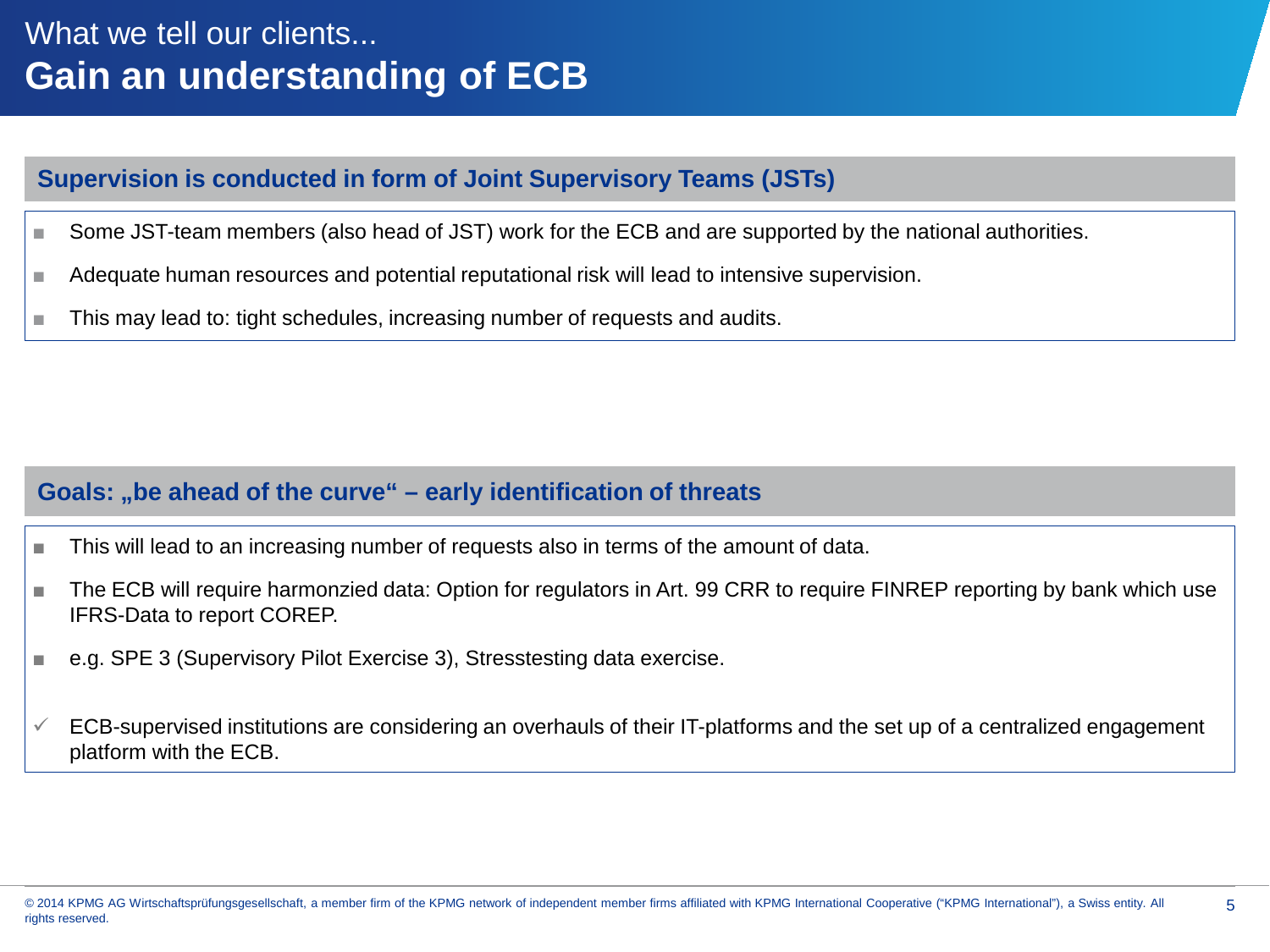### A closer look to ECB's supervisory approach **The content: an overview**



- **Deviations**:
	- Increasing **demand for data**: because of ECB's unique position to perform horizontal, e.g. sectoral analysis
	- Increasing **number of inspections:** deeper insights into risks combined with the new pillar 2-approach will lead to more inspections on the ground
	- Variety of **inspection types:** full-scope and targeted inspections, thematic horizontal inspections, planned and ad-hoc inspections, follow-up inspections on previous findings
	- With **broad scope:** business model and profitability, credit and counterparty risk, interest rate risk in the banking book, market- and securitization risk, OpRisk (incl. legal and compliance) concentration risk, excessive leverage, internal governance and risk management, liquidity risk, capital position etc.
	- Variety of **inspection techniques**: targeted interviews; walk-through processes; sampling; data confirmation, e.g. by re-calculation or benchmarking
	- Increasing **follow -up work on findings**: pursuit of findings is high on the agenda of the supervisory teams (JSTs)
- © 2014 KPMG AG Wirtschaftsprüfungsgesellschaft, a member firm of the KPMG network of independent member firms affiliated with KPMG International Cooperative ("KPMG International"), a Swiss entity. All 6 rights reserved.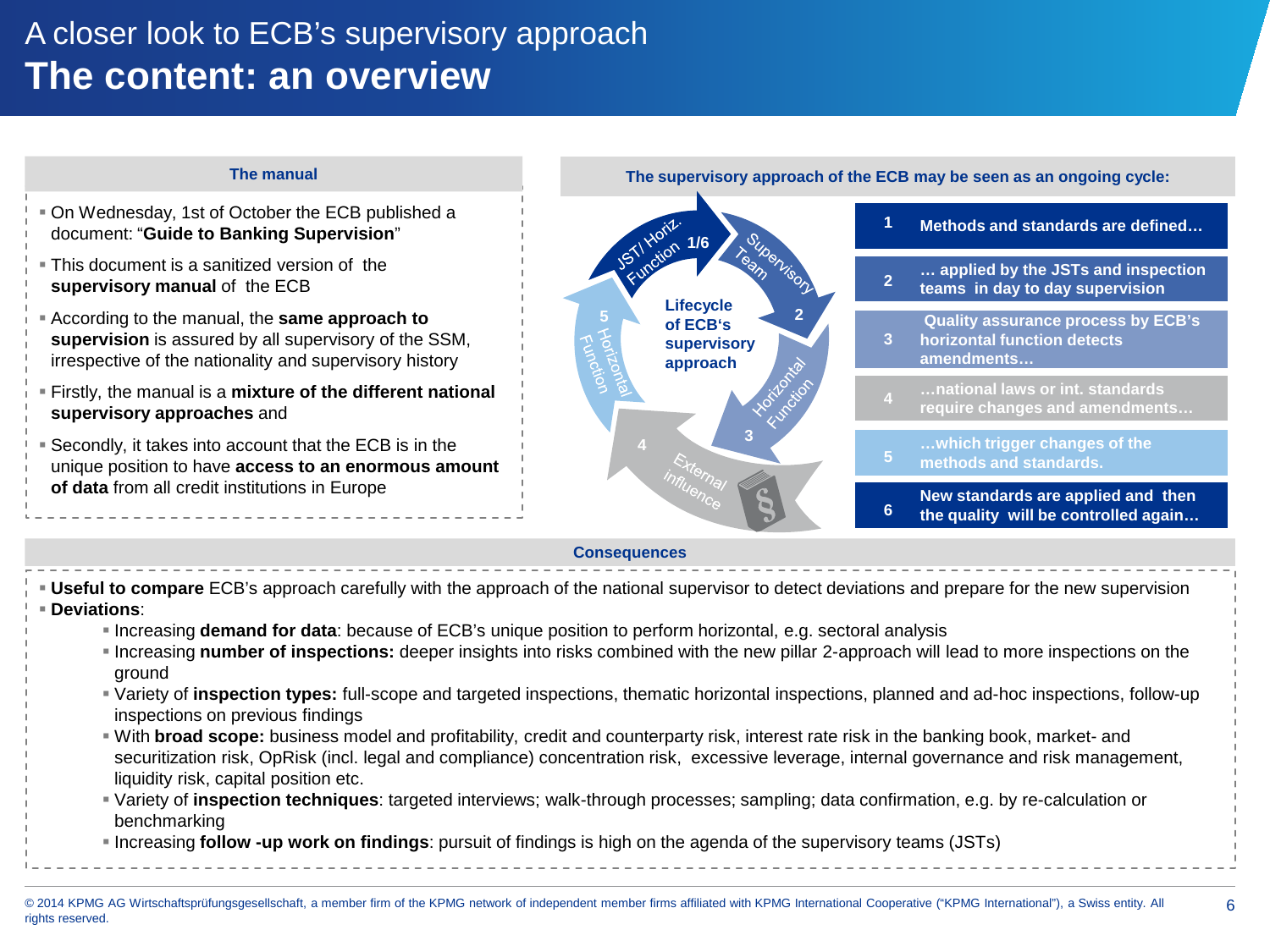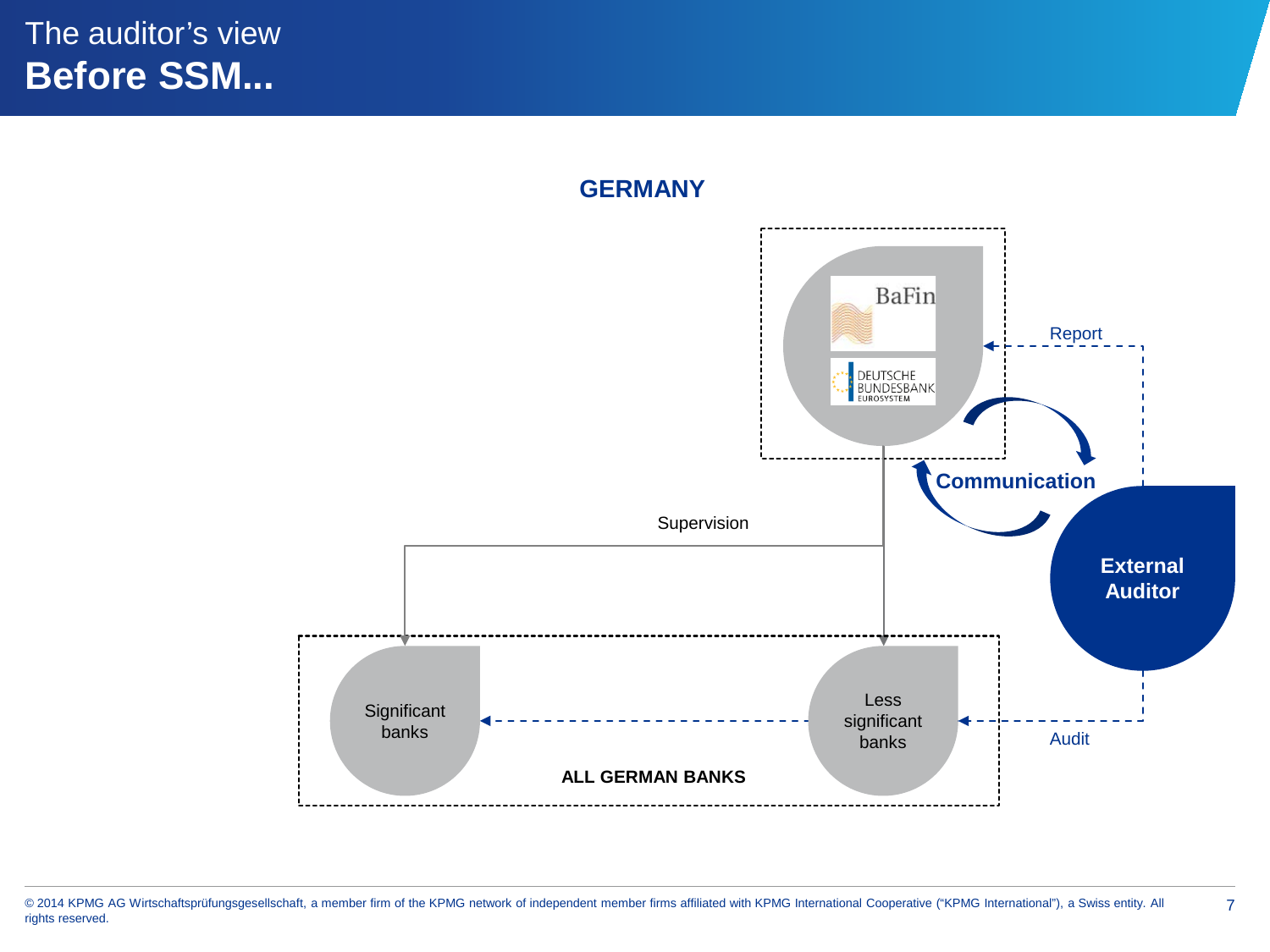### The auditor's view **With the SSM...**



#### **GERMANY**

<sup>© 2014</sup> KPMG AG Wirtschaftsprüfungsgesellschaft, a member firm of the KPMG network of independent member firms affiliated with KPMG International Cooperative ("KPMG International"), a Swiss entity. All 8 rights reserved.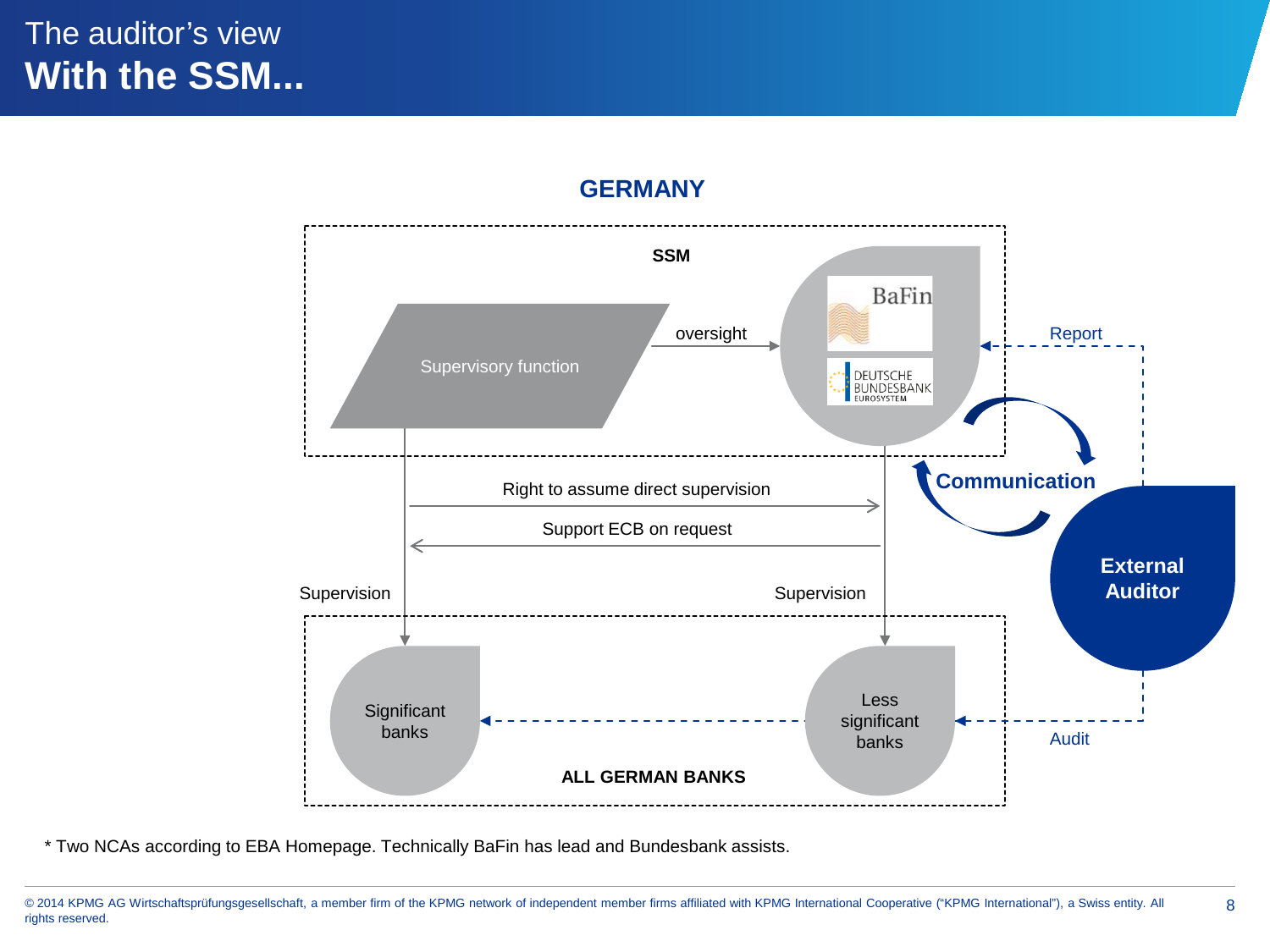## The auditor's view **Implications – Communication (1)**



#### **GERMANY**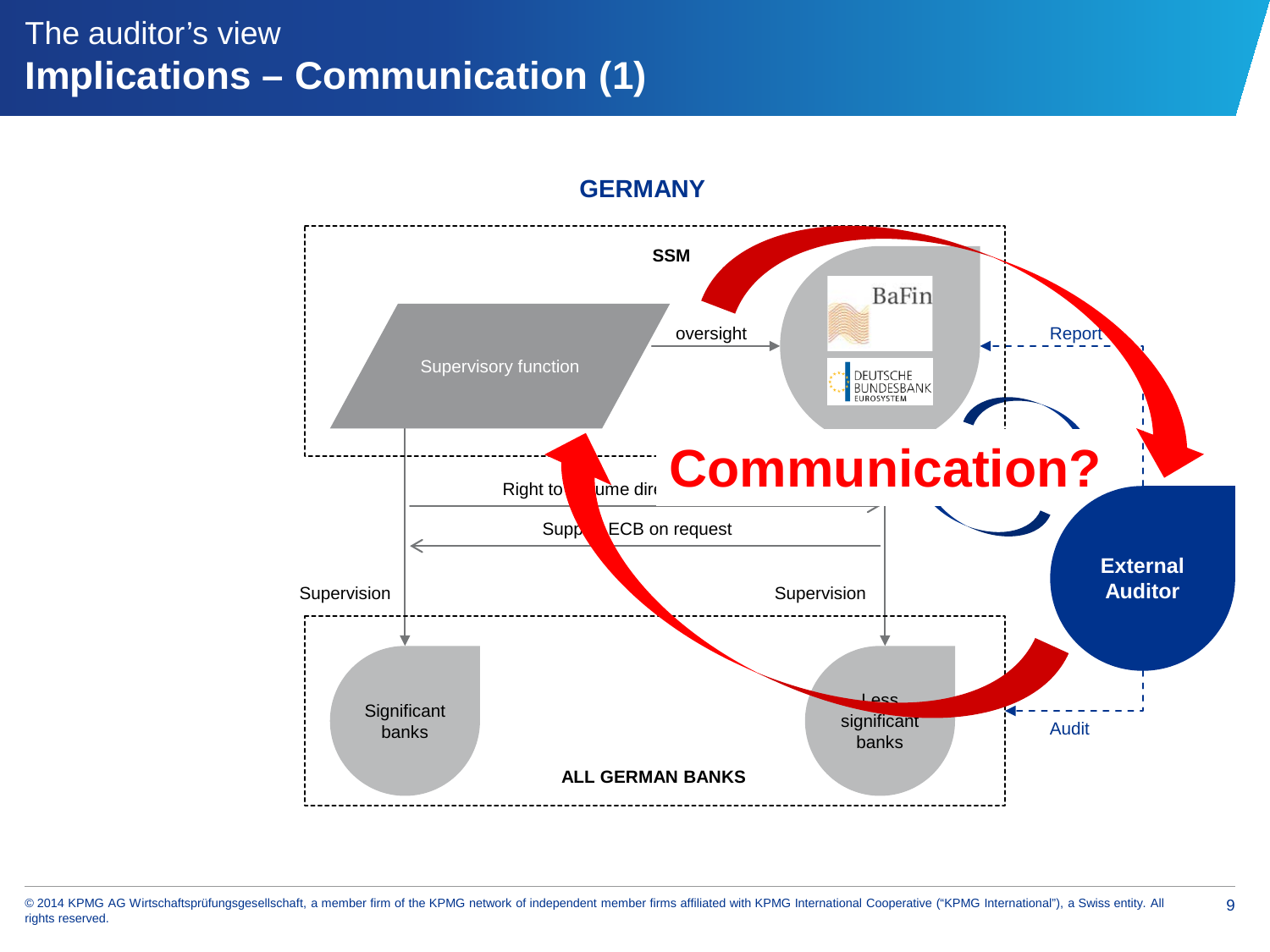### The auditor's view **Implications – Communication (2)**



#### **GERMANY**

© 2014 KPMG AG Wirtschaftsprüfungsgesellschaft, a member firm of the KPMG network of independent member firms affiliated with KPMG International Cooperative ("KPMG International"), a Swiss entity. All 10 rights reserved.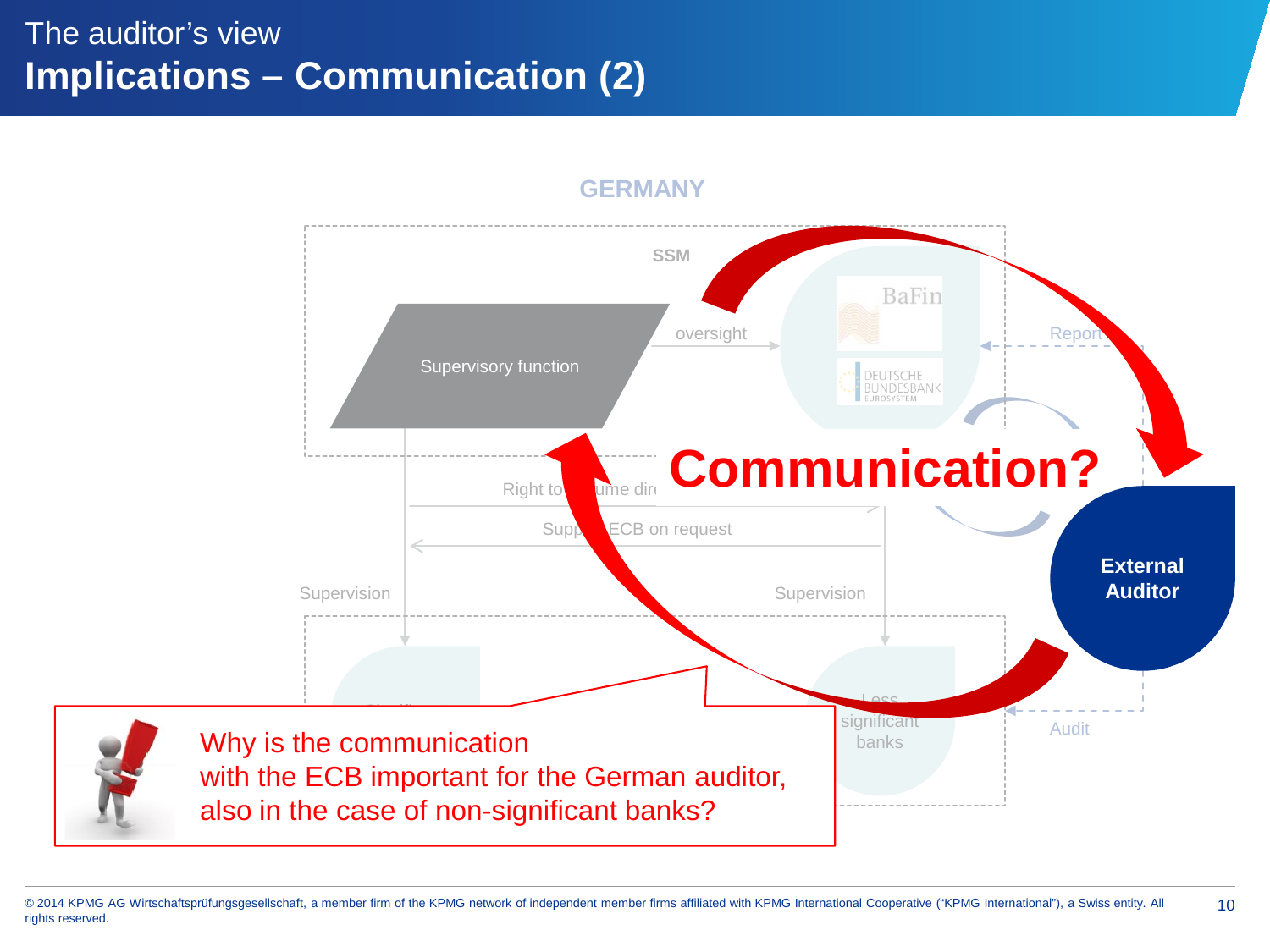### The auditor's view **Implications – ECB's overall say in every aspect of regulation**



#### **GERMANY**

<sup>© 2014</sup> KPMG AG Wirtschaftsprüfungsgesellschaft, a member firm of the KPMG network of independent member firms affiliated with KPMG International Cooperative ("KPMG International"), a Swiss entity. All 11 rights reserved.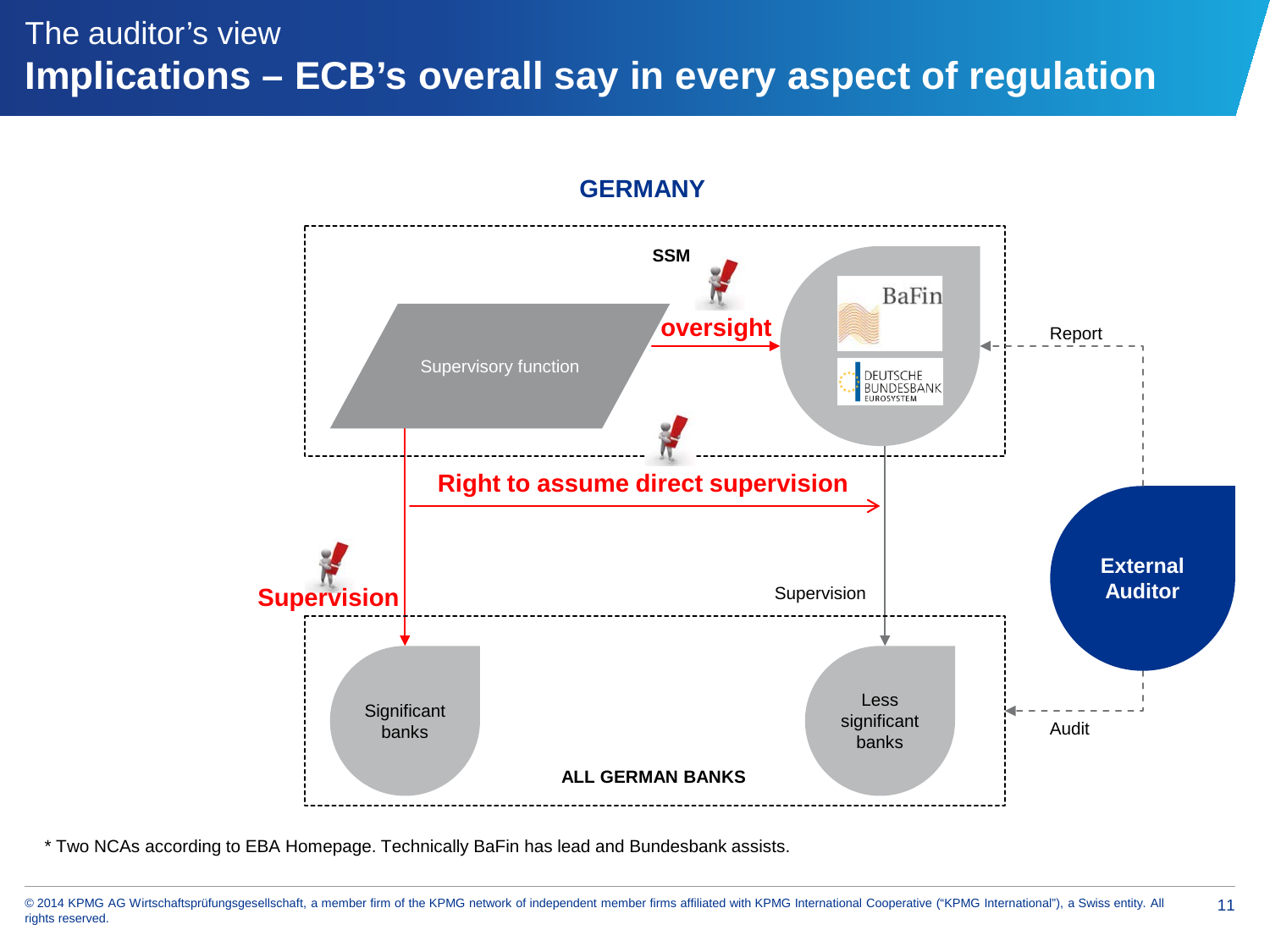### The auditor's view **Implications – Reporting format (1)**



<sup>© 2014</sup> KPMG AG Wirtschaftsprüfungsgesellschaft, a member firm of the KPMG network of independent member firms affiliated with KPMG International Cooperative ("KPMG International"), a Swiss entity. All 12 rights reserved.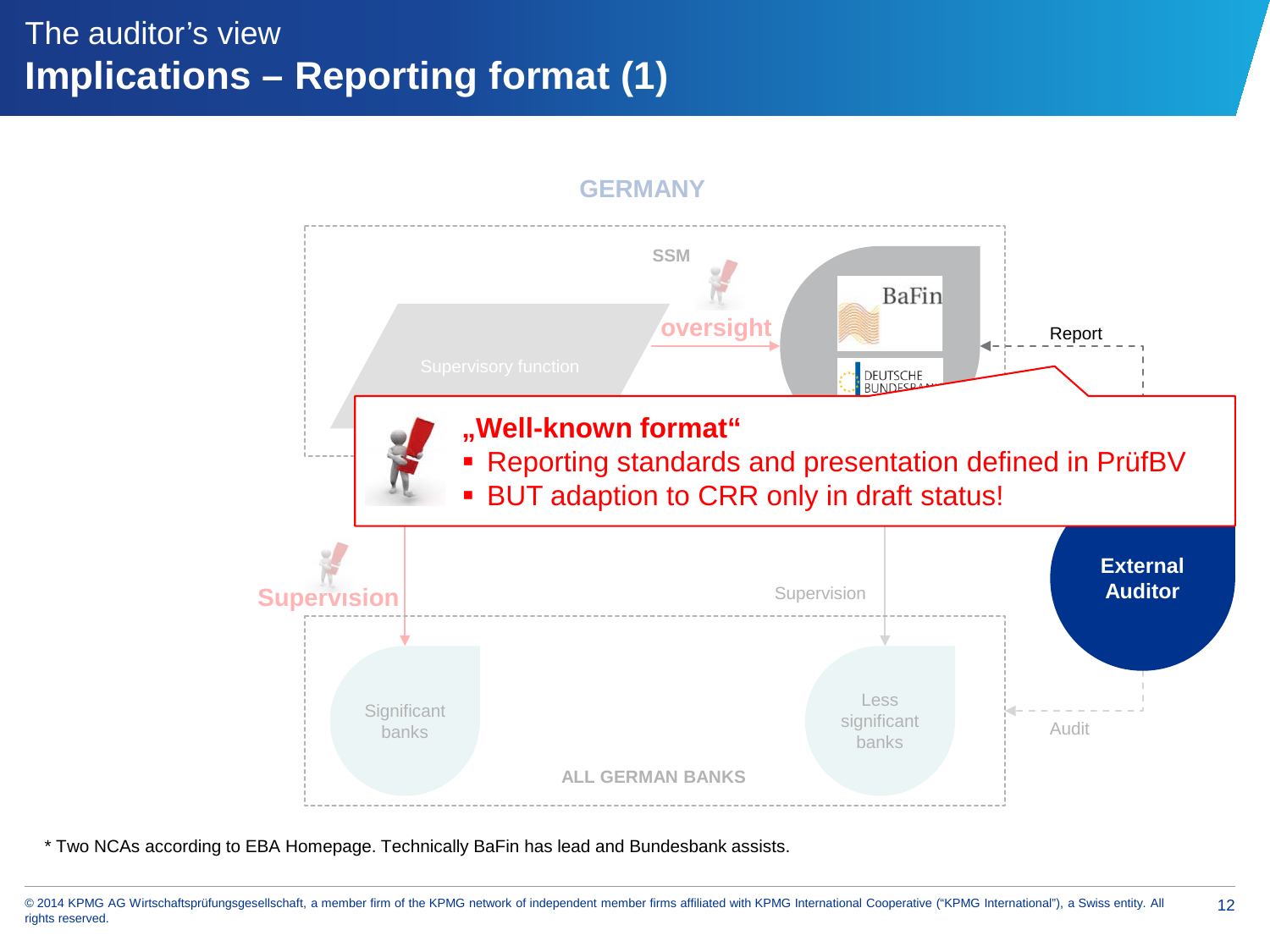### The auditor's view **Implications – Reporting format (2)**



<sup>© 2014</sup> KPMG AG Wirtschaftsprüfungsgesellschaft, a member firm of the KPMG network of independent member firms affiliated with KPMG International Cooperative ("KPMG International"), a Swiss entity. All 13 rights reserved.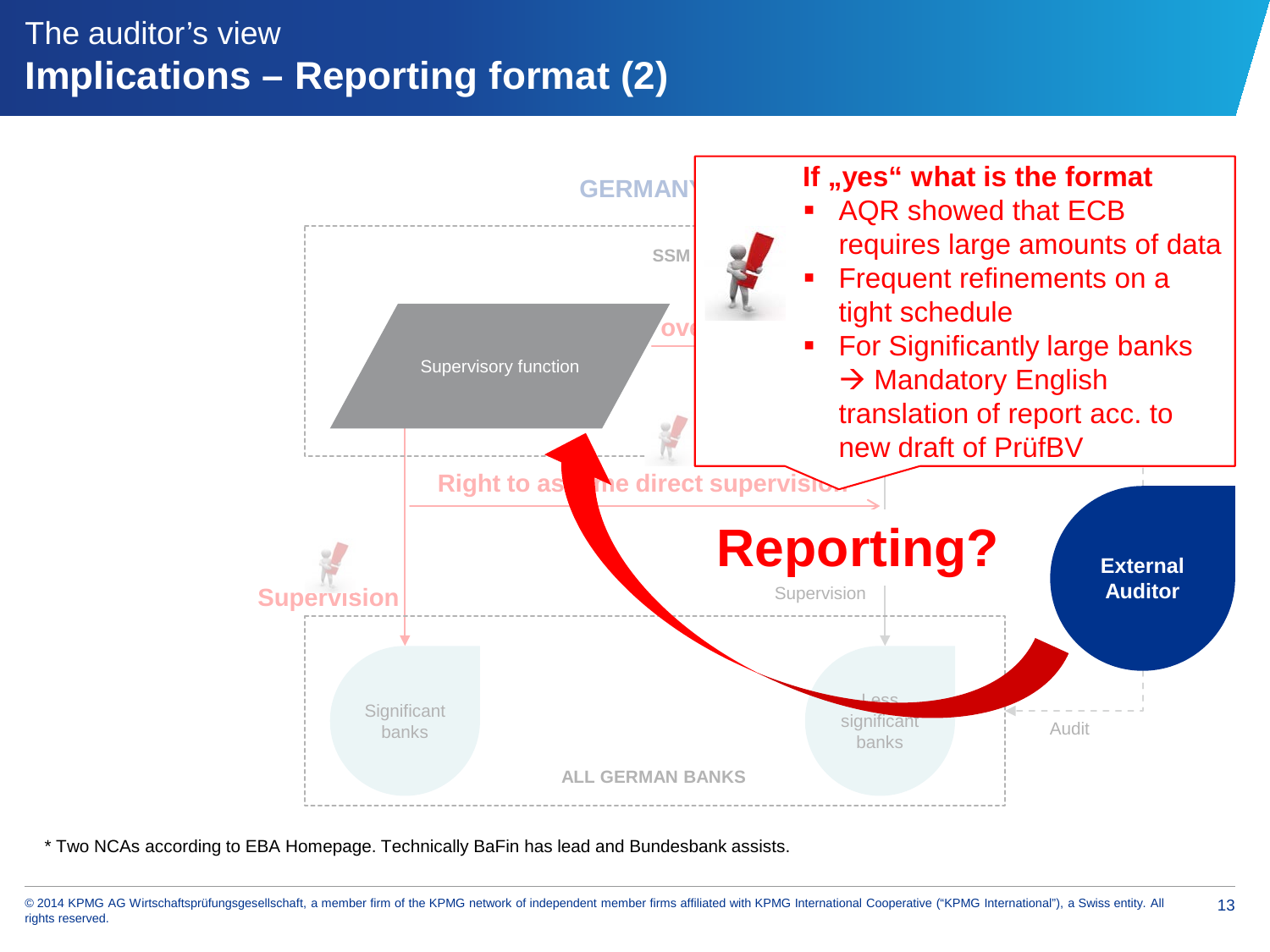### The auditor's view **2 regulators, 1 voice?**



#### **GERMANY**

<sup>© 2014</sup> KPMG AG Wirtschaftsprüfungsgesellschaft, a member firm of the KPMG network of independent member firms affiliated with KPMG International Cooperative ("KPMG International"), a Swiss entity. All 14 rights reserved.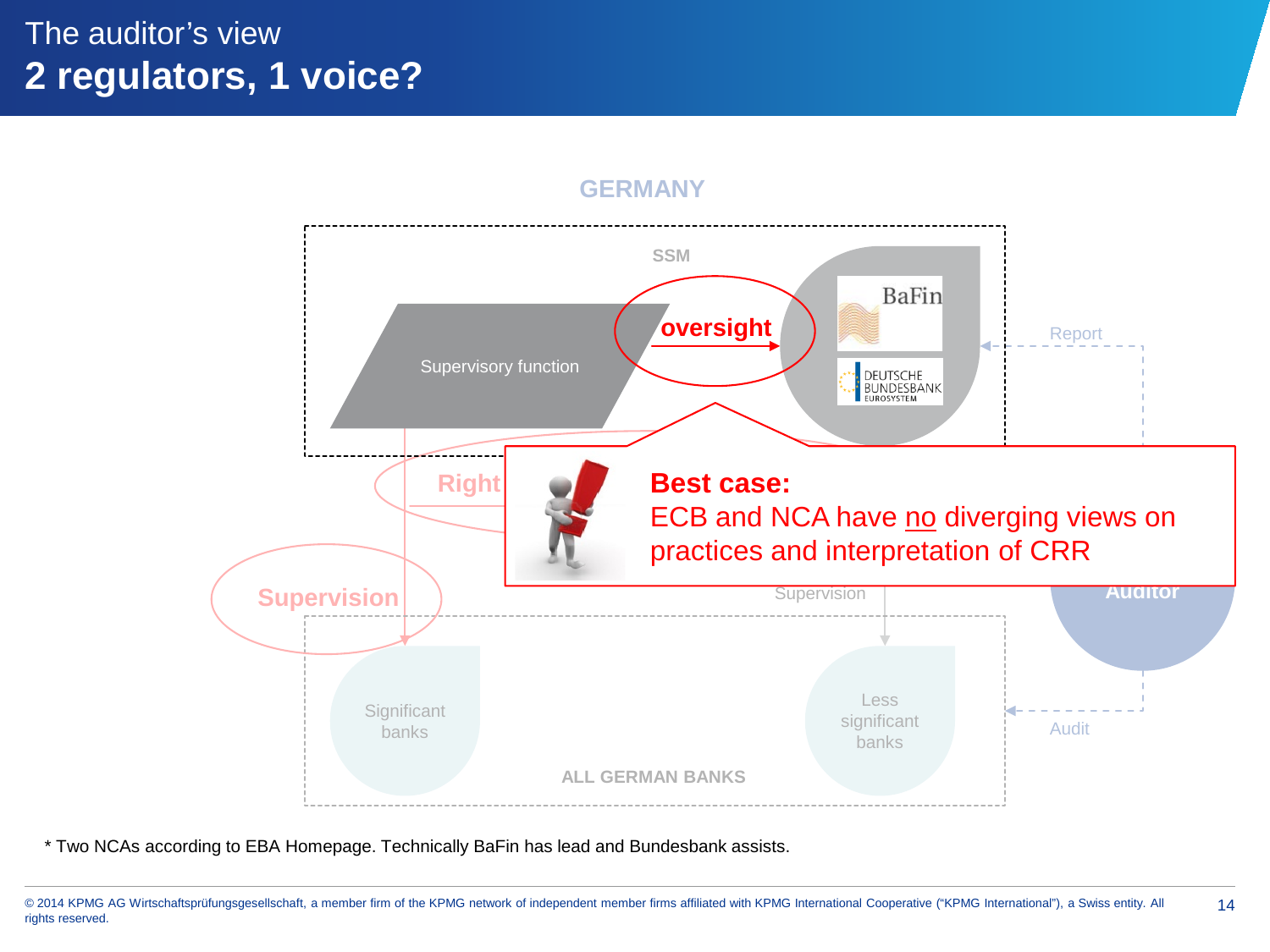## The auditor's view **X auditors, 1 voice?**

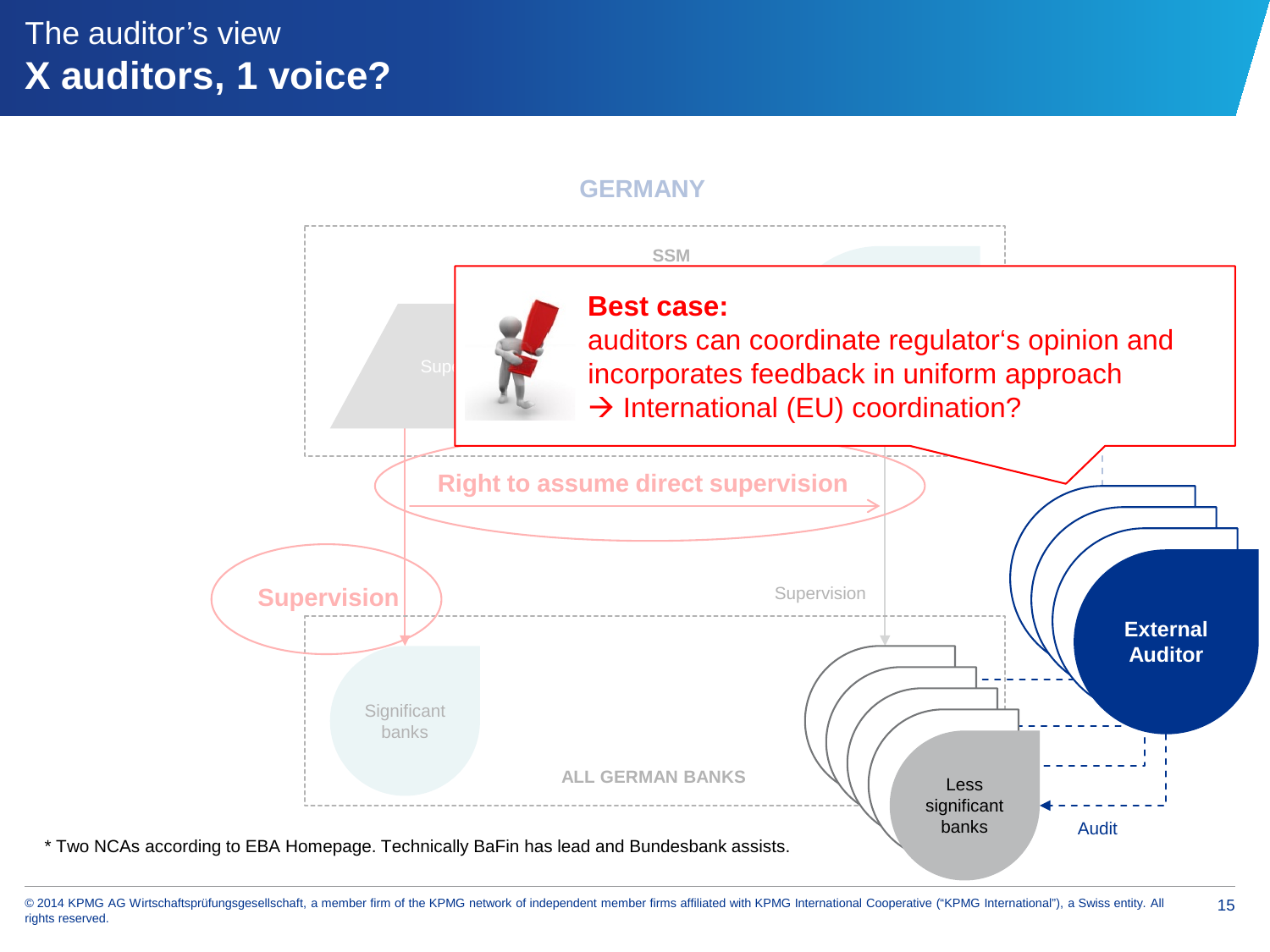## The auditor's view **Different entities – different rules? (1)**



#### **GERMANY**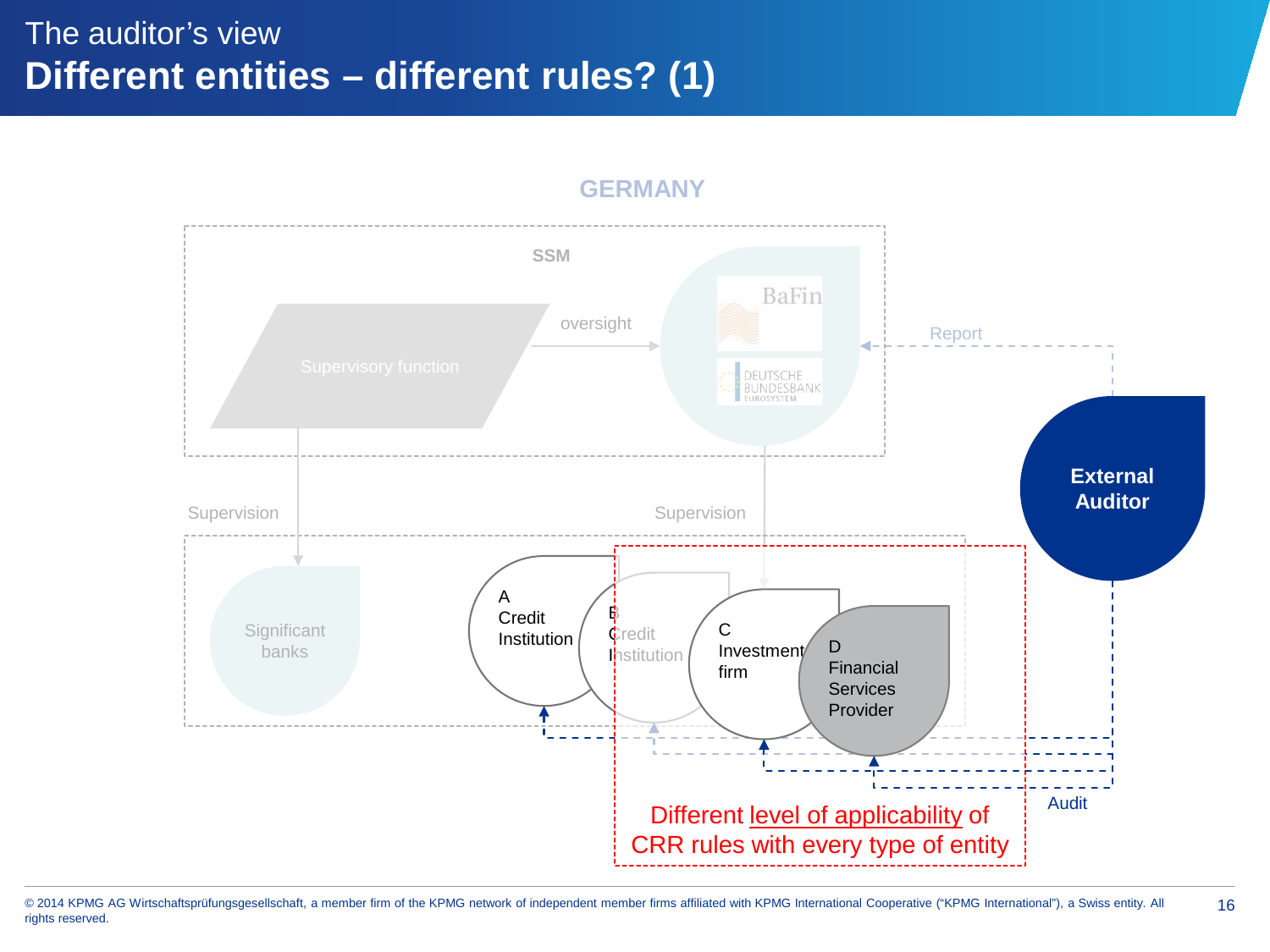### The auditor's view **Different entities – different rules? (2)**



**GERMANY**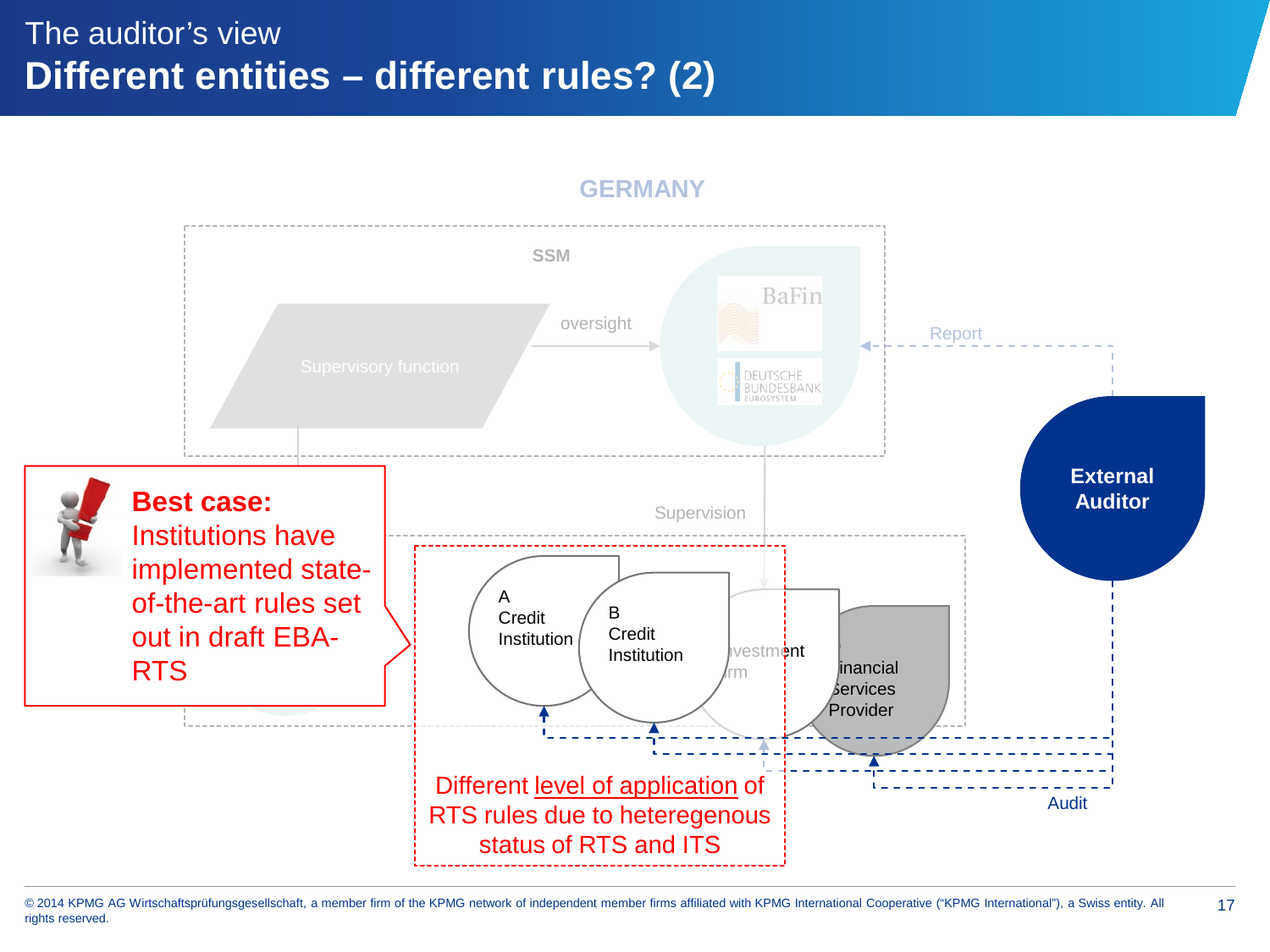| <b>Positive</b><br><b>Negative</b><br>Supervision of international organisiation might become<br>Implementation of covergence of rules and practical<br>more feasable $\rightarrow$ e.g. supervisor knows German<br>harmonization will take time.<br>subsidiary and its foreign EU-mother<br>Conflict resoluation among the three main supervisory<br>Eventually harmonization of rules lowering benefits of<br>bodies at play?<br>EU-cross border regulatory arbitrage | Effects, the SSM possibly has |                                                     |  |  |
|-------------------------------------------------------------------------------------------------------------------------------------------------------------------------------------------------------------------------------------------------------------------------------------------------------------------------------------------------------------------------------------------------------------------------------------------------------------------------|-------------------------------|-----------------------------------------------------|--|--|
|                                                                                                                                                                                                                                                                                                                                                                                                                                                                         |                               |                                                     |  |  |
| converge with material burden on institutions AND the<br><br>final auditor due to legal uncertainty.                                                                                                                                                                                                                                                                                                                                                                    |                               | Risk of heterogeneous approaches taking too long to |  |  |

### **Discussion**

- ? Is the extent of the requirement regarding data transmission appropriate?
- ? What is done with the data collected and will it avoid another banking crisis?
- ? What about the "reputational risk" carried by the supervisors in terms "big data" =  $,100\%$  oversight".
- ? German Institutions should have a single communication channel with ECB.